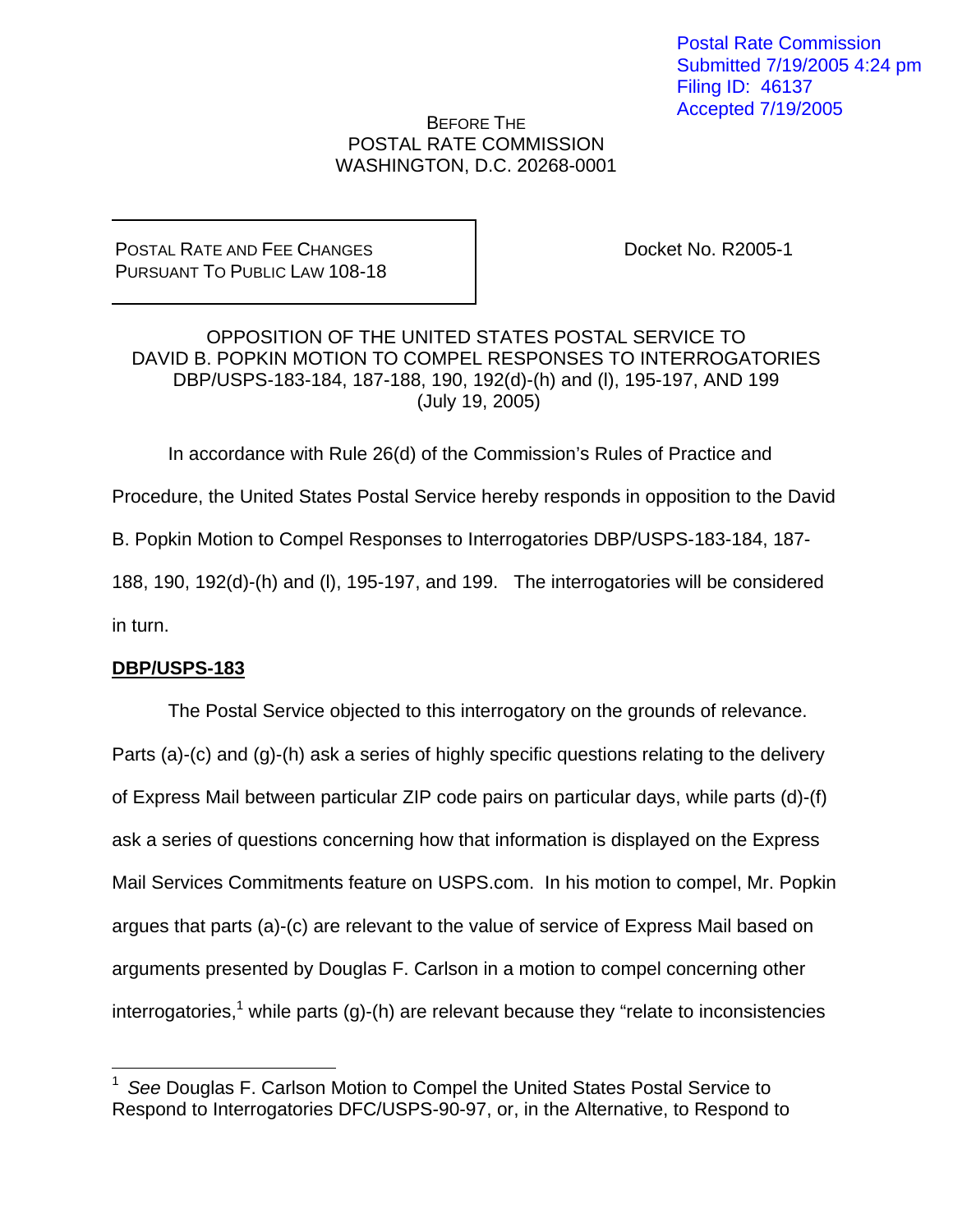that exist in the claimed level of service."<sup>2</sup> He also argues that parts (d)-(f) are relevant to this proceeding because, in his view, any information pertaining to Express Mail on USPS.com relates to the "value of service" of Express Mail within the meaning of 39 U.S.C. § 3622(b)(2); in addition, he asserts that the requested information will help him argue on brief that the Commission should issue a report requesting that the Postal Service correct some undefined inaccuracies on that website.

As an initial matter, Mr. Popkin's attempt to justify asking for data for particular ZIP Code pairs on the grounds that "if [he] asks a question in a generic manner, then [he does not] receive a responsive answer" is completely baseless. Mr. Popkin fails to identify any interrogatory to which he alleges that the Postal Service was not responsive. This completely unsupported argument is nothing more than a transparent attempt to evade repeated statements by Presiding Officers that questions that seek minute details about Express Mail are irrelevant to omnibus rate proceedings.<sup>3</sup> Questions dealing with Express Mail service between two individual ZIP Codes on two particular days clearly seek overly specific information that has no bearing on the Commission's consideration of Express Mail rates.

 In addition, Mr. Popkin argues that these questions are relevant based on arguments made in Mr. Carlson's motion to compel of July 11, 2005. In that motion,

DFC/USPS-58, or, in the Alternative, to Respond to DFC/USPS-76 (July 11, 2005).  $2$  The vagueness of this assertion makes a meaningful response by the Postal Service impossible.

<sup>3</sup>*See, e.g.*, Presiding Officer's Ruling No. R2000-1/56 at 2, 11 (noting that the Postal Service need not respond to interrogatories that seek "highly specific" details about Express Mail); Presiding Officer's Ruling No. R2001-1/32 at 4 (stating that simply because the subject matter of an interrogatory may as a general matter be relevant does not mean that the Postal Service is required to delve into "operational minutiae" concerning that topic).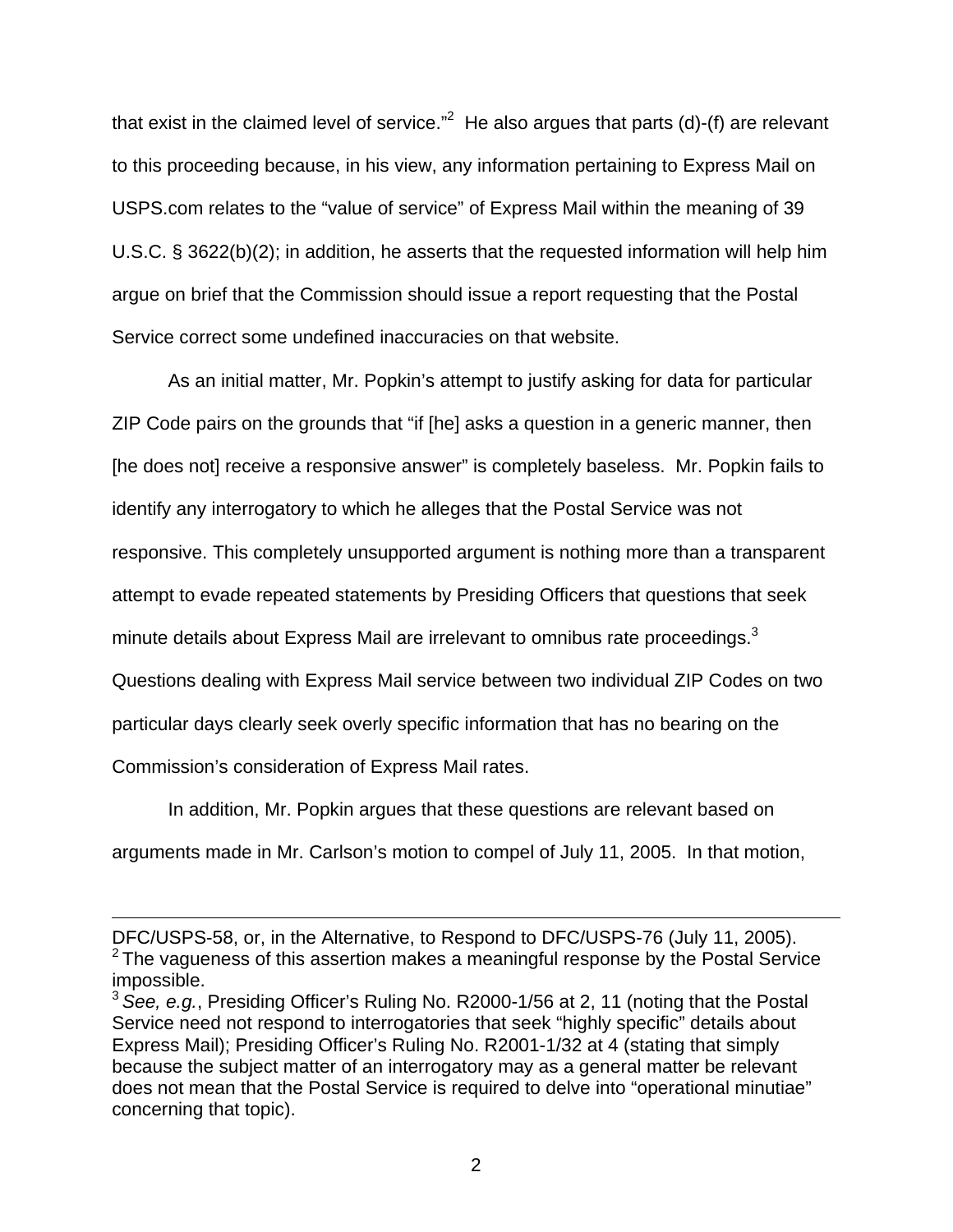which dealt with interrogatories that inquired about Express Mail Next Day service on Saturdays and Mondays from particular ZIP Codes, Mr. Carlson argued that "data revealing fluctuations in the level of Express Mail service throughout the week are relevant to the value of Express Mail service."<sup>4</sup> Mr. Popkin apparently believes his own questions are relevant for the same reason.

 The arguments presented by Mr. Carlson in his July 11, 2005 motion were substantively identical to ones that he presented in an earlier motion to compel concerning interrogatory DFC/USPS-67,<sup>5</sup> which was denied by the Presiding Officer.<sup>6</sup> In that earlier motion to compel, Mr. Carlson also argued that "data revealing fluctuations in the level of Express Mail service throughout the week are relevant to the value of Express Mail service" in seeking to compel the Postal Service to provide delivery guarantee data broken out by day of the week.<sup>7</sup> The Presiding Officer denied the motion to compel, noting that such daily data was not relevant to the overall value of service, and that "[a]ctual Express Mail speed of delivery and fulfillment of delivery guarantees are better measures of value of service."<sup>8</sup>

The Postal Service submits that if Mr. Carlson's argument concerning the relationship of daily fluctuations in Express Mail service to the "value of service" of Express Mail was unsuccessful with respect to DFC/USPS-67, it should certainly be unsuccessful with respect to Mr. Popkin's questions. At the very least, Mr. Carlson's

<sup>4</sup>*See* Douglas F. Carlson Motion to Compel the United States Postal Service to Respond to Interrogatories DFC/USPS-90-97, at 3, 7.

<sup>5</sup>*See* Douglas F. Carlson Motion to Compel the United States Postal Service to Respond to Interrogatory DFC/USPS-67 (June 27, 2005).

<sup>6</sup> *See* Presiding Officer's Ruling No. R2005-1/50 (July 12, 2005).

<sup>7</sup>*See* Douglas F. Carlson Motion to Compel the United States Postal Service to Respond to Interrogatory DFC/USPS-67, at 4.

<sup>8</sup>*See* Presiding Officer's Ruling No. R2005-1/50 at 4.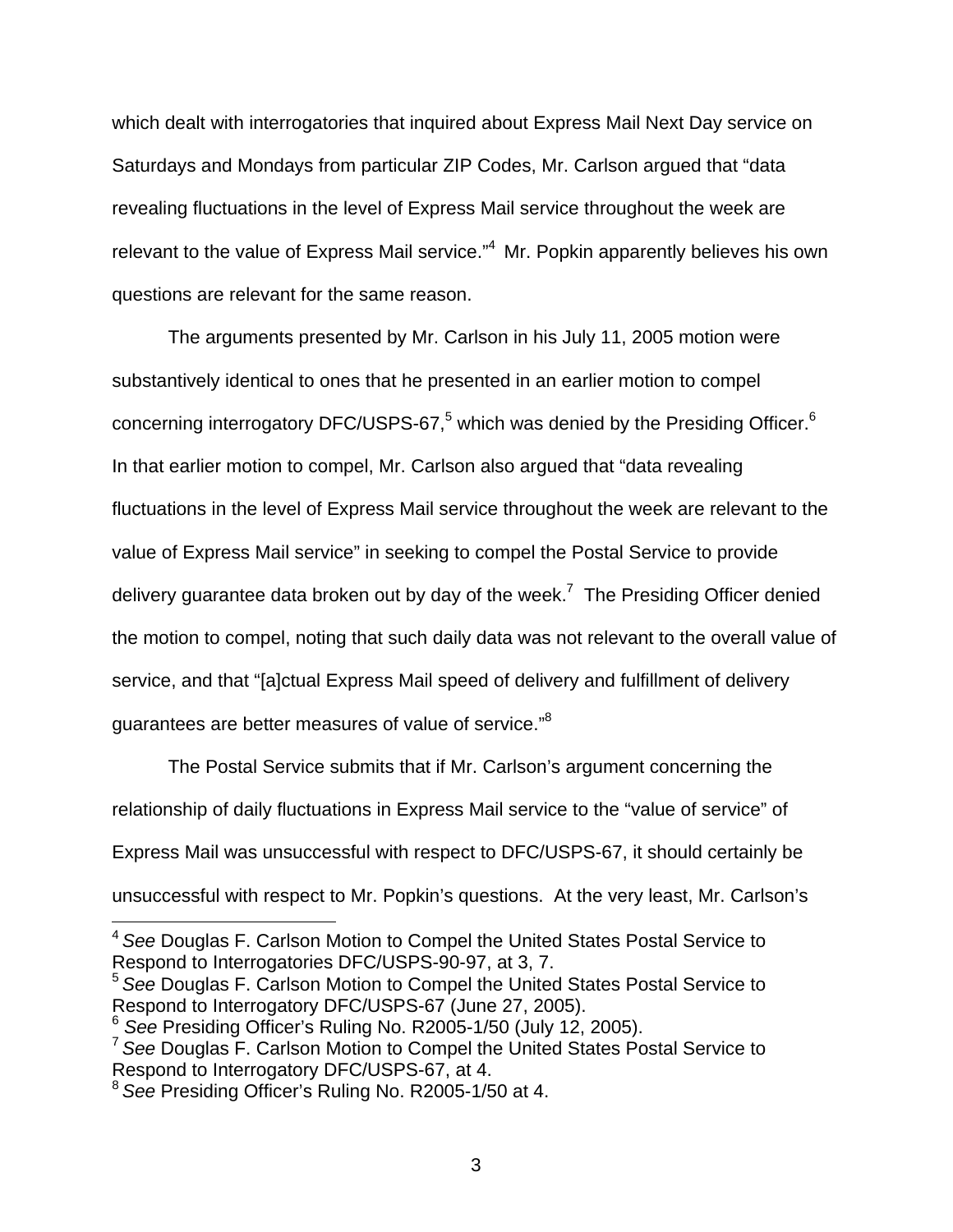interrogatory 67 sought nationwide data about delivery guarantees based on the day of the week; Mr. Popkin, however, is only seeking delivery guarantee data for two ZIP Code pairs, localized data whose relevance to this proceeding is considerably more attenuated than that of nationwide data.

 Mr. Popkin's arguments as to why his questions concerning the Express Mail Service Commitments website are relevant are equally without merit. First, Mr. Popkin argues that the "value of service of Express Mail is directed related to the ability of mailers to obtain correct and appropriate information from the USPS website." In Mr. Popkin's conception of the statutory term "value of service," of course, anything having to do with Express Mail is relevant to "value of service,"<sup>9</sup> and he seeks to justify nearly every interrogatory on those grounds. However, he cannot, and indeed does not even try in any meaningful way, to state how the manner in which Express Mail service between, for example, ZIP Code 07631 to ZIP Code 10470 on a Saturday is displayed on USPS.com bears any reasonable relationship to Express Mail rates.

Indeed, Mr. Popkin reveals the real reason for these questions in his last paragraph, wherein he states that he intends to argue on brief that the Commission should issue a report requesting that the Postal Service correct some undefined inaccuracies in the Express Mail information presented on USPS.com. However, Mr. Popkin fails to acknowledge the fact that such a remedy is not available to him in this proceeding. The purpose of this proceeding is for the Commission to issue, pursuant to 39 U.S.C. § 3622, a recommended decision concerning changes in the rates and fees for postal services, not to issue a report dealing with USPS.com or any other aspect of

<sup>9</sup>*See, e.g.,* David B. Popkin Motion to Compel Responses to Interrogatories 41, 46, and 49, at 2.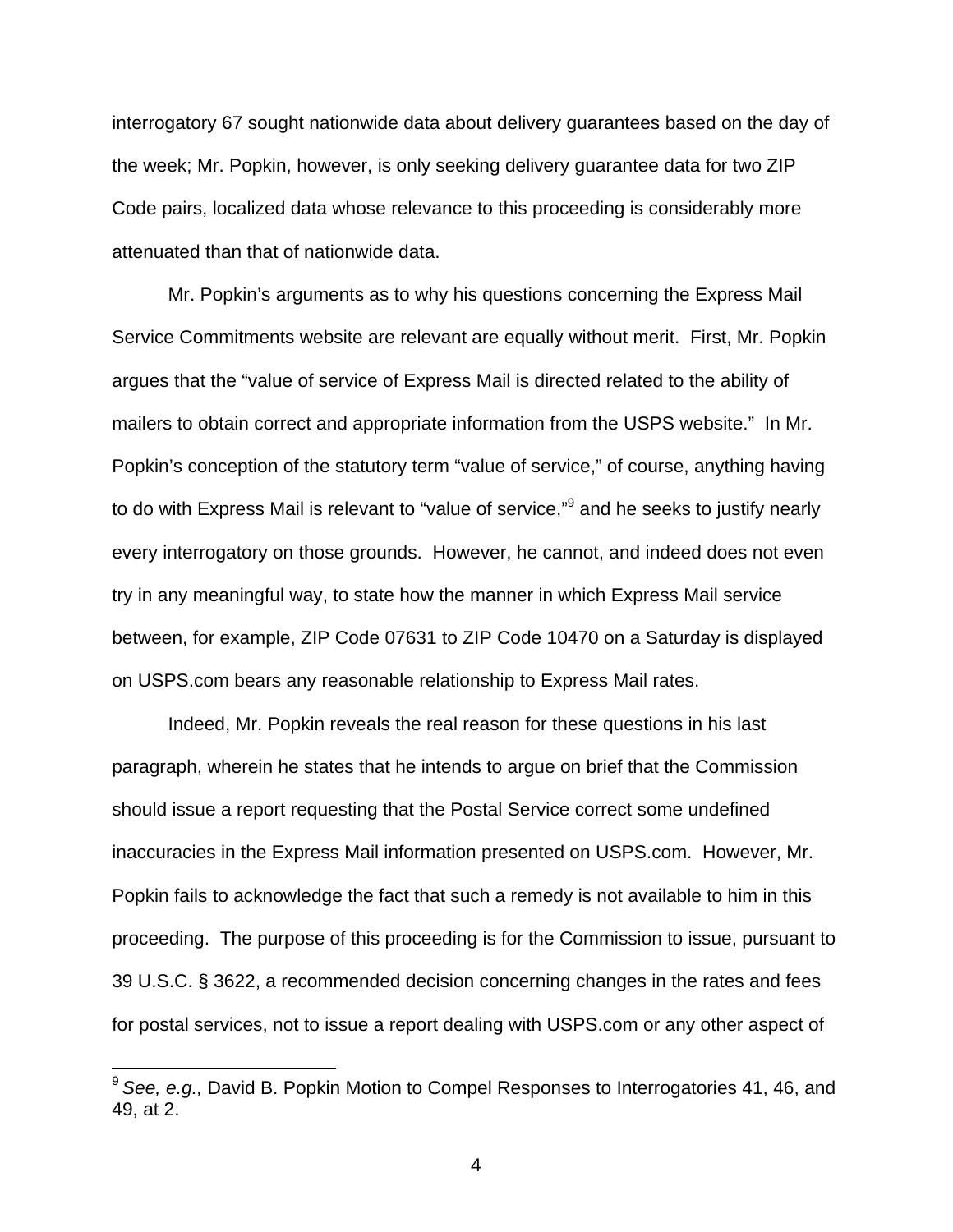the Postal Service.<sup>10</sup> Questions, like these, whose avowed purpose is to support an argument on brief that the Commission should provide a remedy which is beyond its authority in this proceeding are clearly irrelevant.

#### **DBP/USPS-184**

 The Postal Service objected to this interrogatory, which asks detailed questions about collection boxes and collection box database administration, on the grounds of relevance. Mr. Popkin's brief motion to compel fails to articulate any basis for concluding that the requested information is relevant to the issues in this proceeding. His attempt to link these detailed questions about the time it takes for collection box changes to appear in various databases, and how collection box databases at the district and national level interrelate, to the "value of service" of Express Mail, within the meaning of  $\S$  3622(b)(2), is especially strained.

## **DBP/USPS-187-188**

 $\overline{a}$ 

 Both of these interrogatories ask a series of highly specific operational questions concerning the acceptance and dispatch of Express Mail at both post offices and collection boxes. The Postal Service objected to both on the grounds of relevance, based on the numerous Presiding Officer's Rulings concerning the proper scope of discovery into Express Mail operations.<sup>11</sup> In attempting to justify the level of Express Mail detail sought here, Mr. Popkin asserts that if he asked a "generic question[ ]," he

 $10$  To the extent that Mr. Popkin wishes the Commission issue such a report, he is free to pursue a complaint case under 39 U.S.C. § 3662.

<sup>&</sup>lt;sup>11</sup> See, e.g., Presiding Officer's Ruling No. R2005-1/19 (noting that "a rule of reason limits the extent to which [Express Mail] operational details are appropriate for discovery); Presiding Officer's Ruling No. R2000-1/56 at 2, 11 (noting that the Postal Service need not respond to interrogatories that seek "highly specific" details about Express Mail).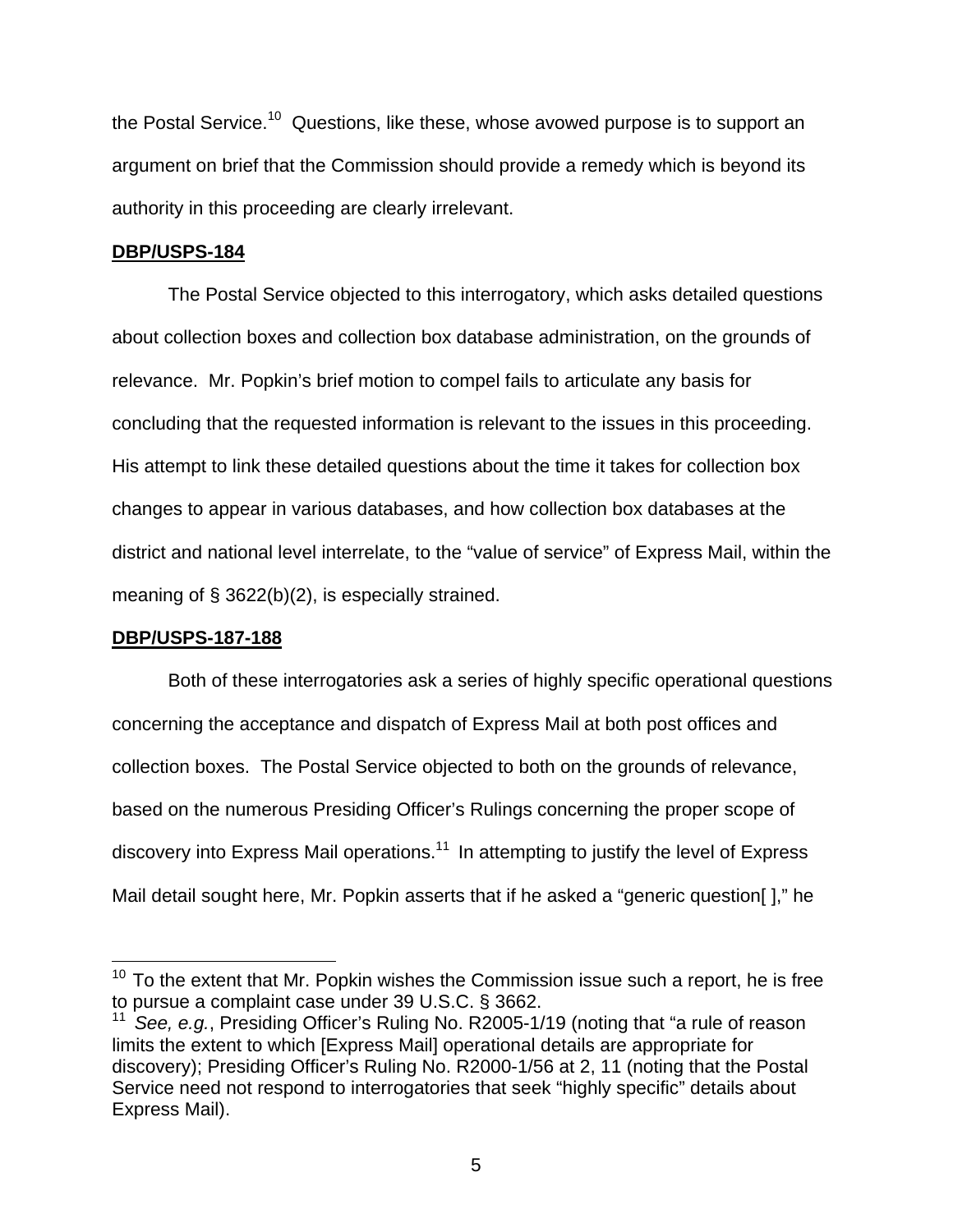would "not receive responses to the specific concerns that [he has]." The proper test for the relevance of an interrogatory in this proceeding, however, is not whether it is related to some concern that Mr. Popkin has about some particular aspect of Postal Service operations,12 but whether an interrogatory is likely to lead to evidence that bears on the Commission's consideration of changes in rates and fees for postal services based on the statutory criteria. Judged on this proper standard, these questions clearly seek a level of operational detail concerning Express Mail that bears no material nexus to Express Mail ratemaking.

 The other grounds that Mr. Popkin cites for the relevance of these interrogatories are equally unavailing. First, the Postal Service fails to see how the July 11, 2005 Carlson motion to compel cited by Mr. Popkin bears any relationship to these interrogatories, since that motion stands for the proposition that "the variance in the level of Express Mail service provided as the weekend approaches is relevant to the value of Express Mail," an issue that these interrogatories do not address. Second, Mr. Popkin asserts that these questions are relevant because he intends to argue on brief that the Commission should issue a report requesting that the Postal Service provide "correct and appropriate information with respect to Express Mail." As also noted by the Postal Service above in its discussion of interrogatory 183 at pages 4-5, however, such a remedy is not available to him in this proceeding, which makes this a meaningless ground for asserting that these interrogatories are relevant.

<sup>12</sup>*See, e.g.,* Presiding Officer's Ruling No. R2000-1/56, at 5 (noting that "matters of purely personal interest or concerning purely local conditions are often not relevant in an omnibus proceeding, and are therefore objectionable on that basis").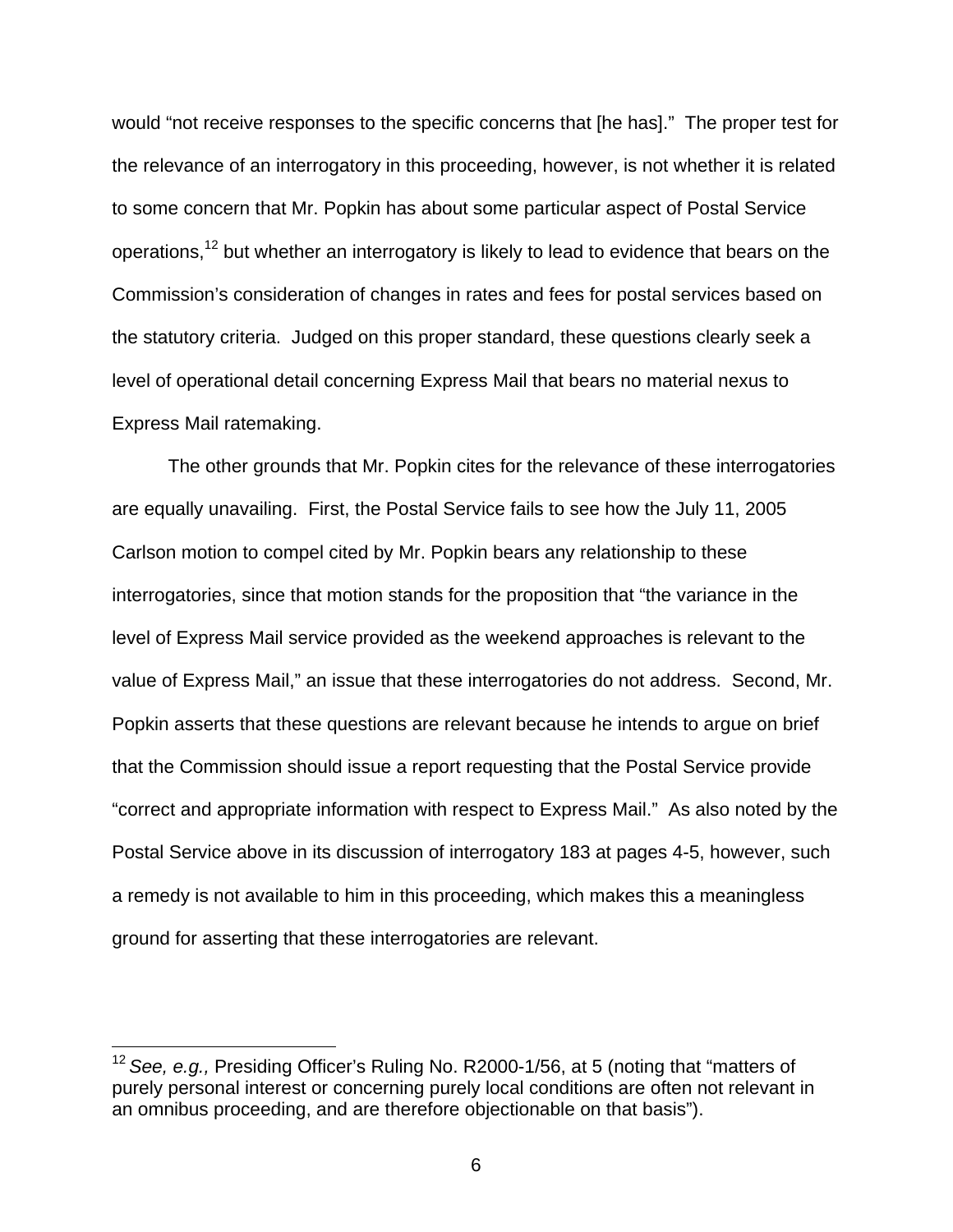#### **DBP/USPS-190**

The Postal Service objected to this interrogatory on the grounds of relevance and improper follow-up. Mr. Popkin's motion to compel consists of one sentence asserting, in essence, that his purpose for following up on a response to an interrogatory posed by Mr. Carlson does not have to match the reason Mr. Carlson asked the question initially. It is unnecessary to address the merit of Mr. Popkin's totally abstract assertion. The Postal Service's objection specifically challenged the relevance of his question. His motion to compel makes no effort to explain the relevance of his specific question. That deficiency alone provides ample basis to deny his motion to compel, although the Postal Service's objection identifies other equally valid reasons.

#### **DBP/USPS-192(d)-(h), (l), 195-197**

1

All of these interrogatories purport to follow-up on a response that the Postal Service provided to DFC/USPS-76. However, that response has been revised in such a way that completely undercuts Mr. Popkin's rationale for why they are relevant.<sup>13</sup> The Postal Service originally responded to DFC/USPS-76 by providing Express Mail information for a single 5-digit ZIP Code: 10001. The Postal Service has subsequently revised that response, by providing Express Mail data based on a sample of 10 originating ZIP Codes, none of which are 10001.<sup>14</sup> As such, ZIP Code 10001-specific information is no longer on the record.

Mr. Popkin has justified the relevance of each of these interrogatories, which seek highly detailed localized data concerning ZIP Code 10001 and adjacent ZIP

<sup>&</sup>lt;sup>13</sup> Interrogatory 197, meanwhile, asks for a detailed breakdown of data that are no longer on the record.

<sup>&</sup>lt;sup>14</sup> See Revised Response of the United States Postal Service to Interrogatory DFC/USPS-76 (July 18, 2005).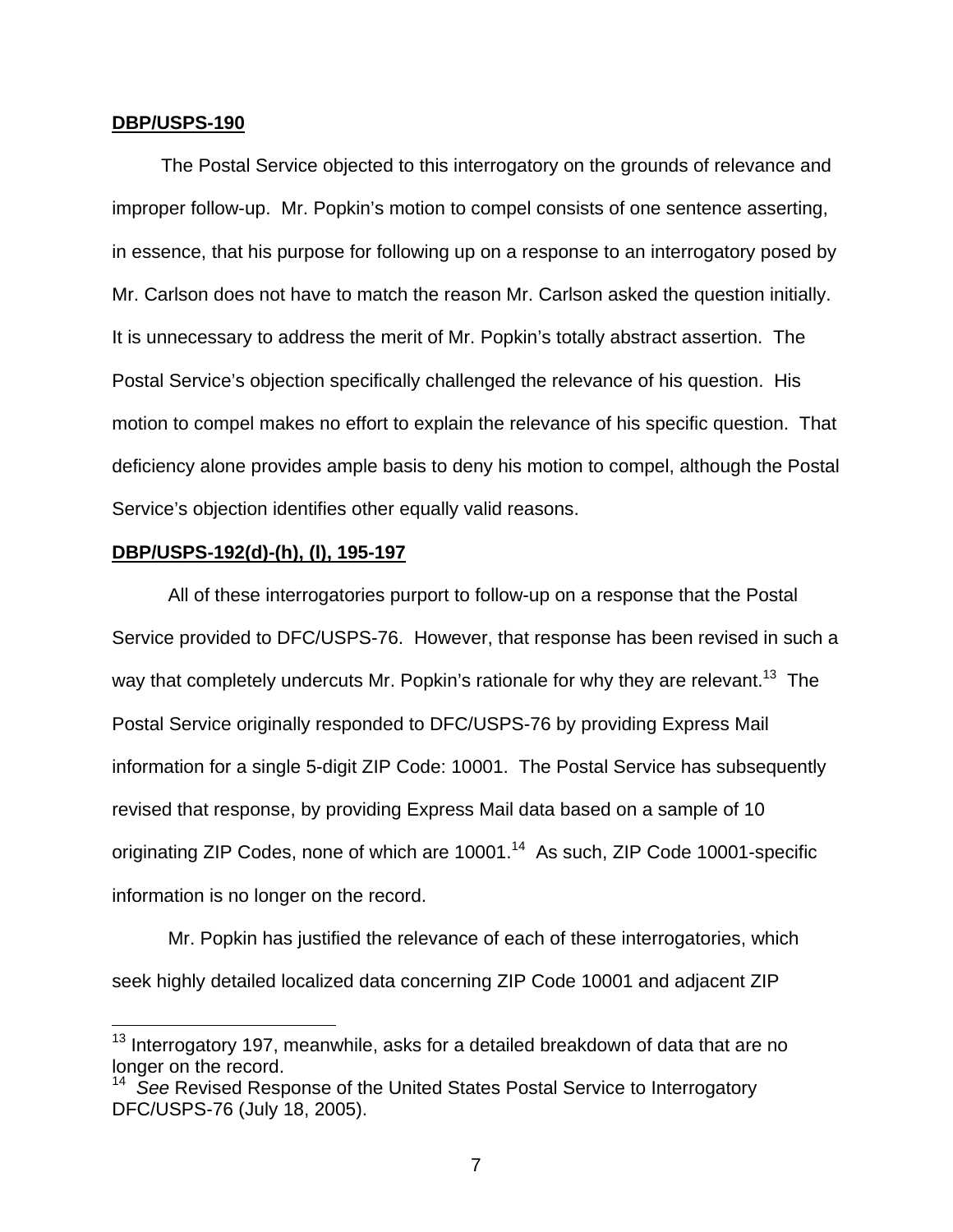Codes, on the grounds that they are necessary to evaluate the Postal Service's provision of data for ZIP Code 10001.15 Now that such ZIP Code 10001-specific information is no longer on the record, however, there is no longer any reason (if such a reason ever existed) to provide the extensive localized Express Mail information requested in these interrogatories about that ZIP Code, or ZIP Codes close to it. In other words, even if an argument could have been made at one time that these interrogatories had some degree of relevance to this proceeding (based on the Postal Service's original response to DFC/USPS-76), changed circumstances have rendered them completely irrelevant.<sup>16</sup> Providing the extensive localized Express Mail information requested in these interrogatories now would be no different than providing such localized information about any other individual 5-digit ZIP Code in the country.17

# **DBP/USPS-199**

 $\overline{a}$ 

With this interrogatory, Mr. Popkin is essentially asking the Postal Service to provide a response that is purely speculative, and is thus completely irrelevant. In its response to interrogatory DBP/USPS-109, the Postal Service indicated that it does not

 $15$  The one exception that the Postal Service can identify is with respect to part (I) of interrogatory 192, in which Mr. Popkin also argues that a response is needed so that he can "determine which ZIP Code applies to which postal facilities under the jurisdiction of the New York NY Post Office." The manner in which ZIP Codes are managed in a single Post Office are, however, clearly irrelevant to this proceeding.  $16$  With 10001-specific information no longer on the record, any argument that these interrogatories are relevant quickly evaporates. For example, parts (d)-(h) of interrogatory 192 now amount to nothing more than a series of general questions concerning New York City, without any connection to postal ratemaking. Interrogatory 195 and 196 now amount to nothing more than a request for localized data without any more relevance to this proceeding than other localized data for any other ZIP Code. <sup>17</sup> Mr. Popkin does not attempt to refute the Postal Service's assertions in its objection concerning the general irrelevance of Express Mail data at the individual 5-digit ZIP Code level, instead repeatedly asserting that the localized information sought here is relevant because of the Postal Service's decision to respond to DFC/USPS-76 by providing data for an individual 5-digit ZIP Code (10001).